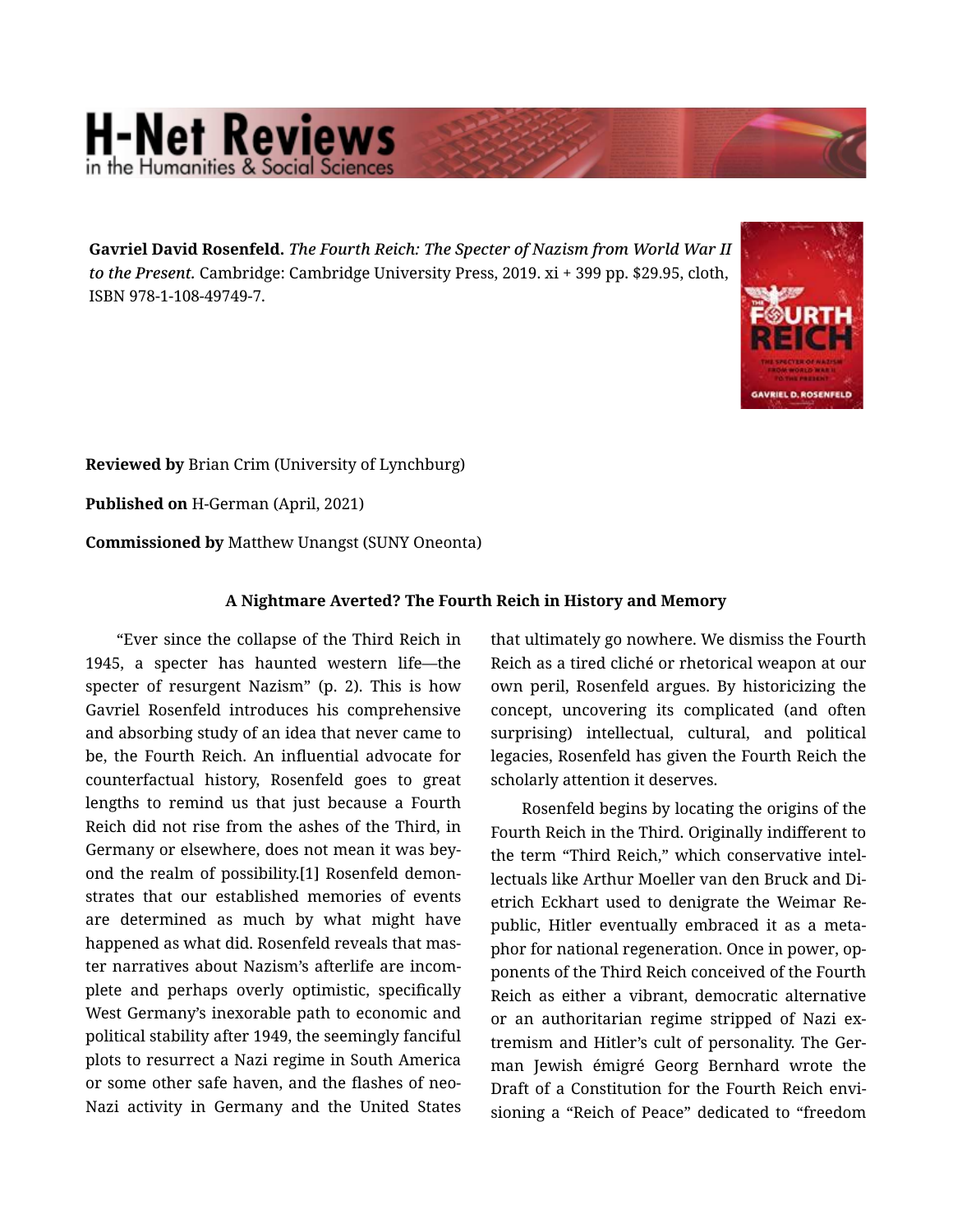of conscience ... and the equality of all classes and races" (p. 36). Contrarily, Otto Strasser, an early Nazi Party member exiled for challenging Hitler's position as party leader, continued to push for a socialist platform. Strasser later returned to West Germany to rally former Nazis and other likeminded citizens behind failed political parties like the Socialist Reich Party and German Social Union.

Rosenfeld notes that in the 1930s and early 1940s the Fourth Reich "came to acquire a Jewish inflection" because émigré communities like Washington Heights, New York, invoked the term ironically, hopeful that the Third Reich would pass quickly (p. 36). As the war entered its final phase, the Fourth Reich acquired a more sinister tone. German resistance hardened and Nazi officials used the term as a propaganda weapon to instill fear. The Allies responded by associating the Fourth Reich not with a democracy-in-waiting, but a restored Nazi regime capable of wreaking havoc during the occupation and beyond.

Chapter 2 covers the period between the end of the war and the establishment of West Ger‐ many in 1949, emphasizing the failed albeit dan‐ gerous Werewolf movement and lesser-known plots by former Nazis to strangle the nascent Ger‐ man democracy in the crib. While the Werewolves were dedicated to preserving the Third Reich by evoking terror among the war-weary German population and approaching Allies, they failed to alter events. However, their example inspired those working for a Fourth Reich on German soil. Two such efforts include an abortive coup in the spring of 1946 instigated by Artur Axmann, the Hitler Youth leader between 1940 and 1945, and a failed rebellion by a Nazi underground organiza‐ tion called "Deutsche Revolution" in the spring of 1947. The US Army Counter-Intelligence Corps crushed both conspiracies handily, but Rosenfeld asks why historians neglect these episodes. "Seen from the perspective of early 1947—a time when Germany's reconstruction was barely underway and its democratization far from assured—fears of a Nazi comeback were hardly irrational" (p. 88).

In chapter 3, Rosenfeld extends this perspect‐ ive by emphasizing the contingent nature of postwar Germany's success. Like Monica Black's excel‐ lent book *A Demon-Haunted Land: Witches, Won‐ der Doctors, and the Ghosts of the Past in Post-WWII Germany* (2020), Rosenfeld challenges and complicates the whiggish interpretation of West Germany as an inevitable success story. Black's work explores the strange ways Germany's pro‐ found and enduring guilt and unresolved trauma manifested itself in postwar society. Rosenfeld re‐ veals that the Nazi movement was still strong, dis‐ organized perhaps, but dangerous to the Konrad Adenauer government, which faced enormous pressure to grant a general amnesty for tens of thousands of ex-Nazis and integrate them fully into West German society. Of course, many prom‐ inent former Nazis served in the Adenauer government. Rosenfeld entertains another counter‐ factual—what if Social Democratic Party leader Kurt Schumacher had guided West Germany through the 1950s and not Adenauer? Rosenfeld argues very little would have been different, not‐ ing that the integration of ex-Nazis was "unavoid‐ able" (p. 157). His conclusion is difficult to dispute.

In chapter 4, which covers the turbulent 1960s, the Fourth Reich becomes a transatlantic phenomenon. Once universalized, "an all-purpose signifier of contemporary evil," the Fourth Reich lost its specificity and, in Rosenfeld's view, became subject to "symbolic inflation" (p. 159). Politicians, civil rights activists, antiwar activists, and the fourth estate in West Germany, East Germany, and the United States used the term so indiscrimin‐ ately that the concept was devalued. The ubiquity with which American activists cited Fourth Reich analogies "reflected the increasing universaliza‐ tion of the Nazi past" (p. 186). Those familiar with Rosenfeld's *Hi Hitler!* will recognize his discom‐ fort with releasing Nazi signs and signifiers from their original context for the purposes of com‐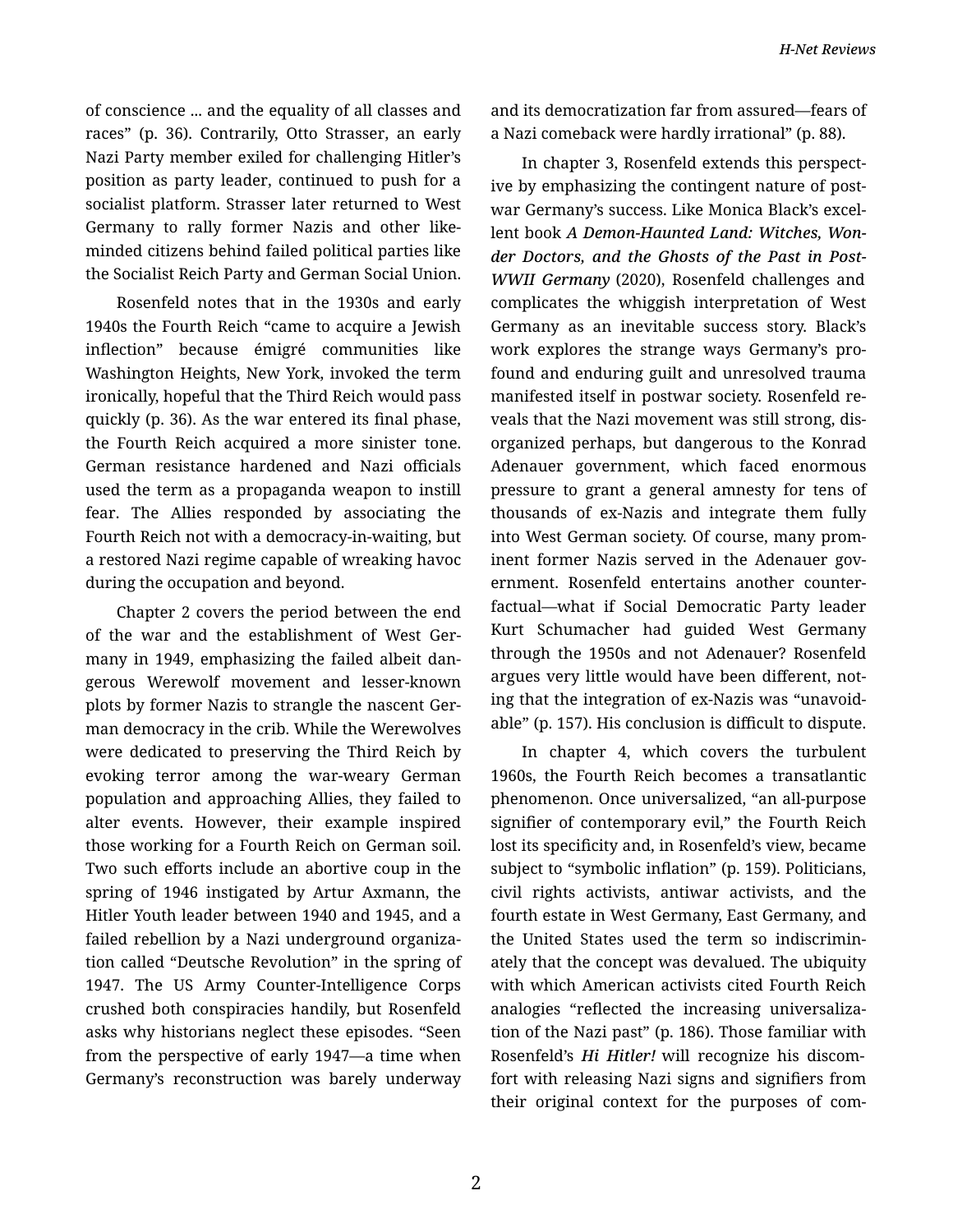menting on contemporary sociopolitical issues. This is not to say doing so is never warranted, but Rosenfeld applies a high standard.

Rosenfeld addresses cultural representation in different sections of the book, but chapter 5 —"Hitler in Argentina!"—is devoted to the Fourth Reich's captivating fictional life in the "long 1970s." Already universalized as a political and rhetorical weapon in the 1960s, the Fourth Reich was increasingly portrayed in pop culture as "an international conspiracy being plotted by a dia‐ spora community of fugitive Nazis in Latin Amer‐ ica, the Middle East, and even the United States" (p. 192). From *The Boys from Brazil* (1978) and *Dr. Strangelove* (1964) to the ubiquitous "Nazisploita‐ tion" books and films blanketing pop culture, the Fourth Reich's cultural turn reflected the growing popularity of Hitler biographies, increased know‐ ledge of the Holocaust resulting from the Adolf Eichmann trial, and fascination with Third Reich history and memorabilia. Rosenfeld's wariness of aestheticizing the Third and Fourth Reichs is ap‐ parent, but he is careful to discern between earn‐ est and superficial appropriation, recognizing a distinct generational difference between authors who were actually WWII vets and those who came of age after 1945. The Fourth Reich existed on sev‐ eral planes, one in which the memory of the Nazi era served to educate and motivate positive ac‐ tion, and another in which Nazis were simply fod‐ der for entertainment. In either case, the fictional Fourth Reich was another indication of the nor‐ malization of memory.

The Fourth Reich understandably made a comeback with the collapse of the Berlin Wall and reunification. Chapter 6 "re-Germanizes" the Fourth Reich, tracing its uses and abuses from the late 1980s to the present. The prospect of a unified German state in the heart of Europe, an economic hegemon with a dangerous past, alarmed neigh‐ bors and allies. Rosenfeld cites some of the more alarmist op-eds and political speeches all but de‐ claring that the new Germany was destined to be‐ come a Fourth Reich. Margaret Thatcher even con‐ vened a group of historians to seriously interrog‐ ate the possibility, ultimately listening to more measured advice. Just because an aggressive, anti‐ democratic Germany did not materialize in 1990 does not negate the fact that a significant popula‐ tion of Germans wanted it to. Once again, Rosen‐ feld reminds us of how rocky the road to stability truly was for unified Germany. A new generation of extremists and political parties unleashed a wave of anti-immigrant violence and marshalled surprising gains in regional elections, particularly in the East. From the resurrection of the National Democratic Party of Germany and creation of the Alternative for Germany Party (AfD) to explicit calls for a Fourth Reich by the Reich Citizens Movement, the New Right was emboldened by the end of the Cold War. The financial crisis of 2008, which placed Germany at the center of the EU re‐ sponse, elicited hyperbolic and alarmist charges against Angela Merkel's austerity measures. Greece, in particular, accused Germany of the most egregious crimes, proving the Fourth Reich analogy has lost none of its rhetorical appeal.

Obviously, the threat emanating from extrem‐ ist groups longing for a Fourth Reich has not dis‐ sipated. Germany just placed the AfD under do‐ mestic surveillance as a threat to democracy, a move Rosenfeld would interpret as proof that worrying about the Fourth Reich has value. "If it is a myth," he writes, "it has been a necessary one. The role of the Fourth Reich in postwar Germany history underscores the probationary power of memory" (p. 292). Rosenfeld is characteristically circumspect about casually dropping the "f-word" when it comes to Donald Trump's political legacy. Those familiar with the often tedious "Is Trump a fascist?" debate might appreciate Rosenfeld's de‐ mand for specificity and context, but his calls for vigilance are all the more powerful because of this. Rosenfeld succeeds brilliantly in prompting readers to think critically about the Fourth Reich, writing the definitive history of "a nightmare